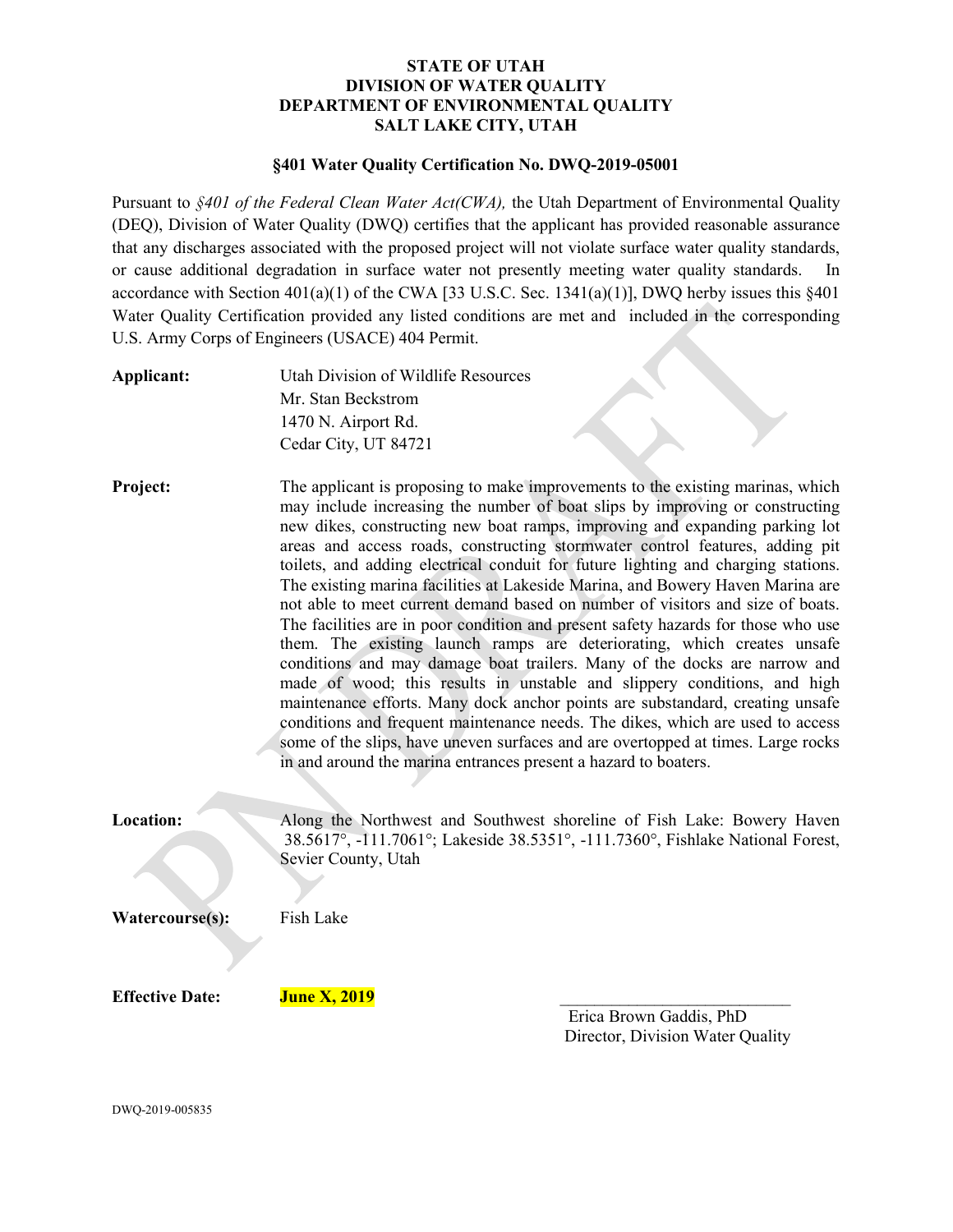# **Table of Contents**

| I.             |  |
|----------------|--|
| Α.             |  |
| B.             |  |
| П.             |  |
| A.             |  |
| <b>B.</b>      |  |
| Ш.             |  |
| А.             |  |
| IV.            |  |
| V.             |  |
| $\mathsf{A}$ . |  |
| $\mathbf{B}$ . |  |
| VI.            |  |
| A.             |  |
| <b>B.</b>      |  |
|                |  |

# Appendix A: Project Location

Appendix B: Overview of Work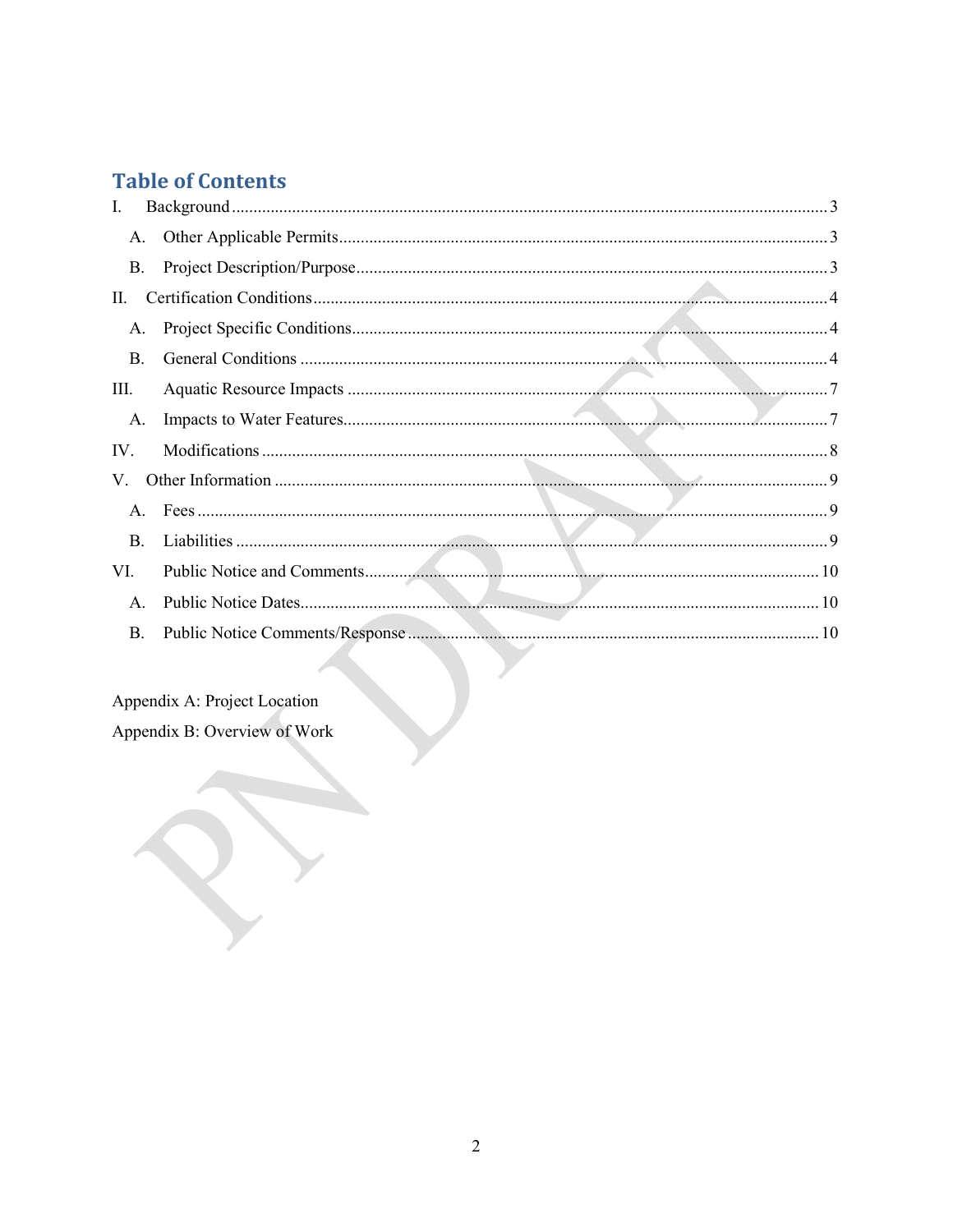#### I. Background

- A. Other Applicable Permits
	- 1. USACE 404 Permit: SPK-1995-50647 & SPK-2019-00295
	- 2. U.S. Forest Service Special Use Permit
- B. Project Description/Purpose

The applicant is proposing to make improvements to the existing marinas, which may include increasing the number of boat slips by improving or constructing new dikes, constructing new boat ramps, improving and expanding parking lot areas and access roads, constructing stormwater control features, adding pit toilets, and adding electrical conduit for future lighting and charging stations. The existing marina facilities at Lakeside Marina, and Bowery Haven Marina are not able to meet current demand based on number of visitors and size of boats. The facilities are in poor condition and present safety hazards for those who use them. The existing launch ramps are deteriorating, which creates unsafe conditions and may damage boat trailers. Many of the docks are narrow and made of wood; this results in unstable and slippery conditions, and high maintenance efforts. Many dock anchor points are substandard, creating unsafe conditions and frequent maintenance needs. The dikes, which are used to access some of the slips, have uneven surfaces and are overtopped at times. Large rocks in and around the marina entrances present a hazard to boaters.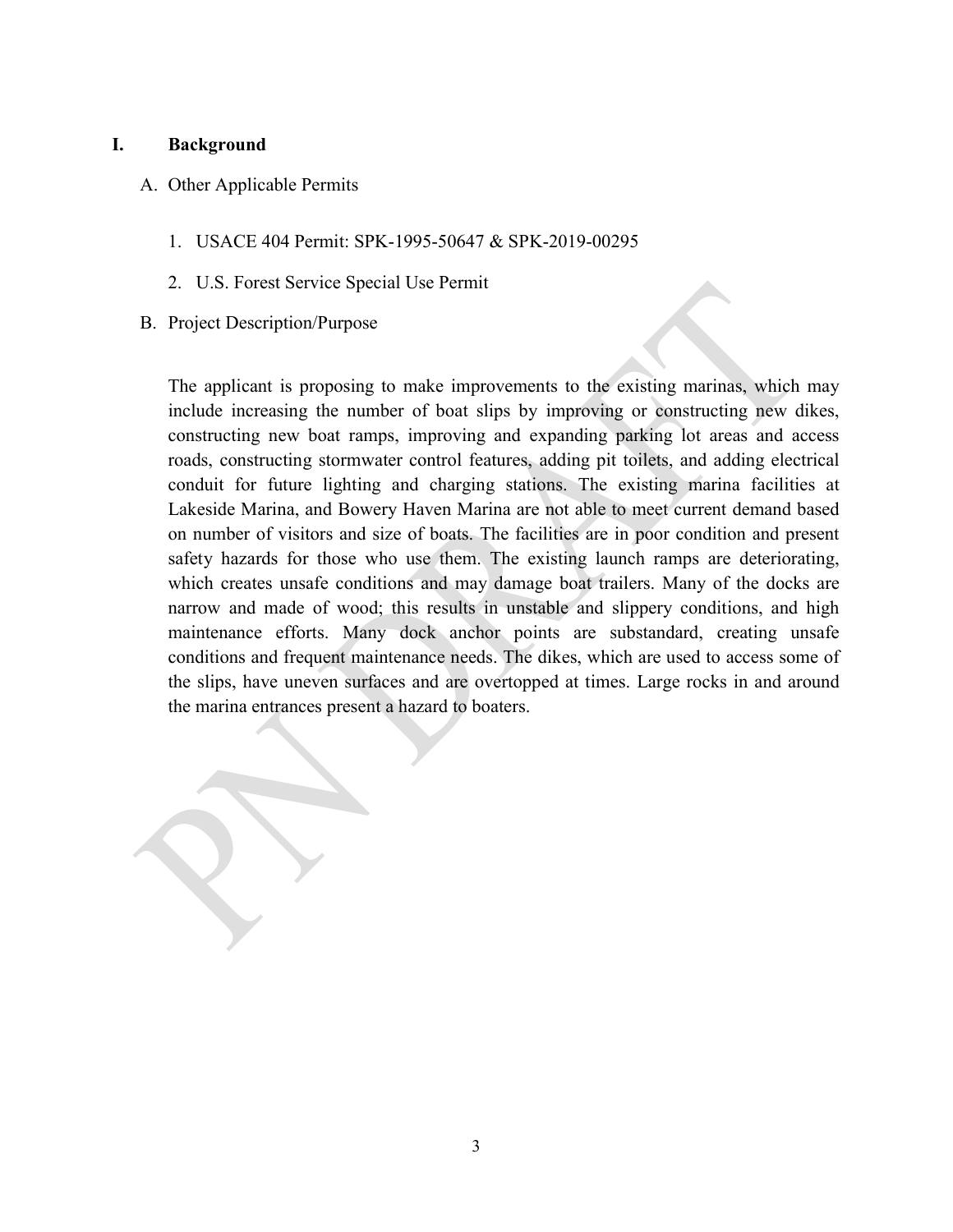#### II. Certification Conditions

- A. Project Specific Conditions
	- 1. Best Management Practices (BMPS)/Requested Actions
		- a. A turbidity curtain will be installed around the marinas, when any dredging, dike construction, or in-water work is occurring. The curtains should not be removed until the turbidity in the marina is not more than 10 NTUs greater than the lake.
		- b. If any dredged material is removed from the lake and stored on land, the material must be protected or stored in a way as to prevent reentry into the lake.
		- c. Construction machinery used should be clean to prevent the possible transfer of Aquatic Invasive Species.
		- d. Ample effort should be made to remove fish from the marinas before dredging and dike construction work begins.
	- 2. Reporting
		- a. If the USACE requires mitigation, the final plan shall be sent to the DWQ for our records. Any reports that may be required as part of the mitigation, shall additionally be sent to the DWQ.
- B. General Conditions
	- 1. Good Housekeeping
		- a. Applicant and their subcontractors shall ensure that all workers involved are continuously aware of the water quality protection measures before the start and during the construction period.
		- b. Retain a copy of this §401 Certification and its affiliated USACE 404 Permit onsite.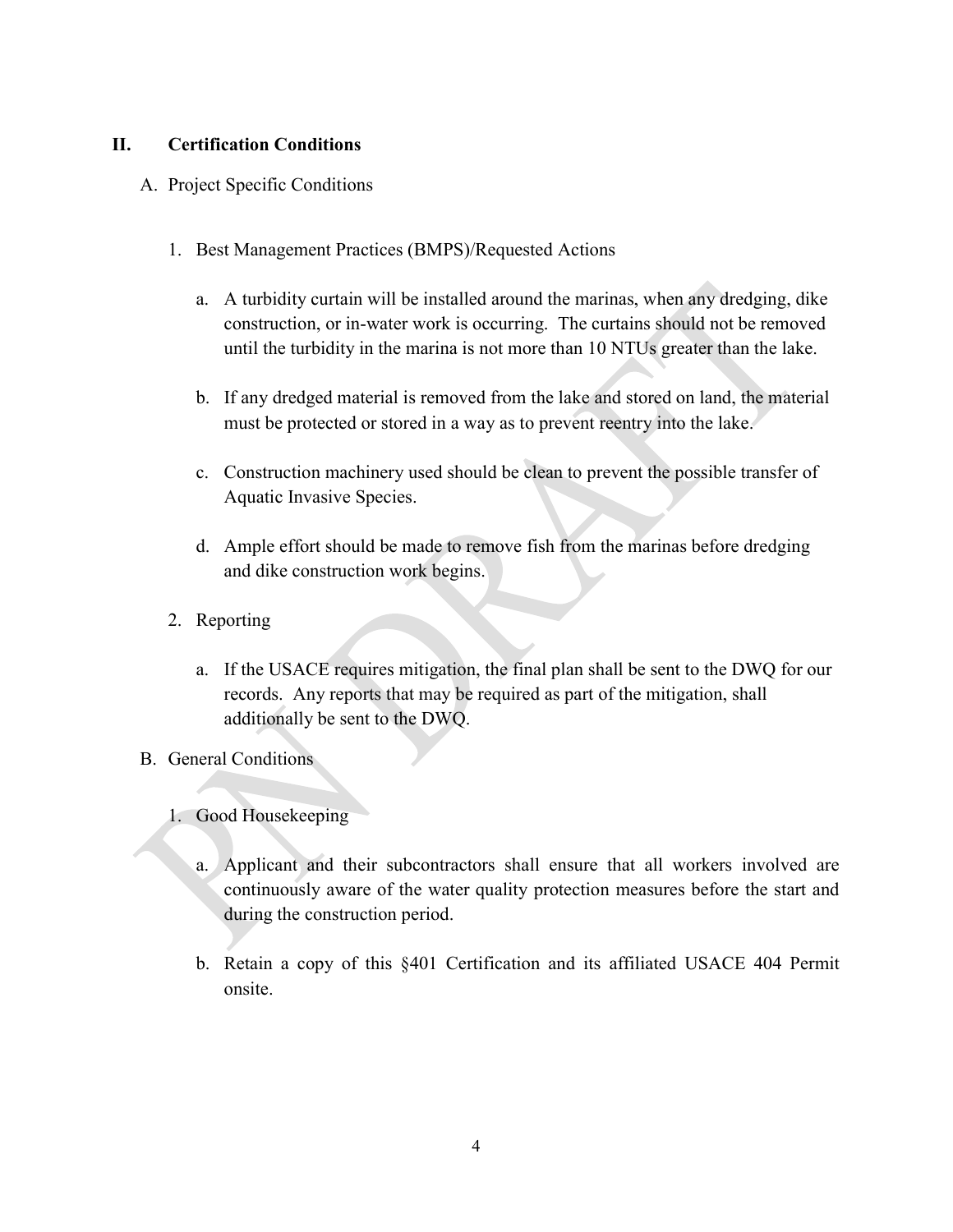- 2. Stormwater and BMPs
	- a. Water quality standards in associated water resources could be violated unless appropriate Best Management Practices (BMPs) are incorporated to minimize the erosion-sediment and nutrient load to any adjacent waters during project construction. The applicant shall not use any fill material which may leach organic chemicals (e.g. discarded asphalt), noxious weeds/seeds or nutrients (e.g., phosphate rock) into waters of the State.
	- b. Construction activities that disturb one acre or more, or are part of a common plan of development, are required to obtain coverage under the Utah Pollutant Discharge Elimination System (UPDES) Stormwater General Permit for Construction Activities, Permit No. UTR300000 $\left[ \begin{array}{cc} 1 \end{array} \right]$ . The permit requires the development of a Storm Water Pollution Prevention Plan (SWPPP) to be implemented and updated from the commencement of any soil disturbing activities at the site, until final stabilization of the project. The SWPPP should include, but not limited to, final site maps and legible plans, location of stormwater outfalls/discharges, as well as information pertaining to any stormwater retention requirements.
	- c. Dewatering activities, if necessary during construction, may require coverage under the UPDES General Permit for Construction Dewatering, Permit No.  $UTG070000[^2]$ . The permit requires water quality monitoring every two weeks to ensure that the pumped water is meeting permit effluent limitations, unless water is contained onsite.
	- d. A project within a Municipal Separate Storm Sewer System (MS4) jurisdiction, must comply with all the conditions required in that UPDES MS4 Permit and associated ordinances. No condition of this 401 Certification shall reduce or minimize any requirements provided in the MS4 Permit. In the case of conflicting requirements, the most stringent criteria shall apply.
	- e. Utah Administrative Code R317-2 requires that the Applicant cannot increase water turbidity by 10 NTUs. If violated shall immediately notify the DWQ. A fact sheet describing the Utah Department of Environmental Quality's (DEQ) recommended environmental BMPs for construction sites are located on our web site  $\left[\begin{matrix}3\end{matrix}\right]$ .

<sup>&</sup>lt;sup>1</sup>Link: https://documents.deq.utah.gov/water-quality/permits/updes/DWQ-2017-003485.pdf

<sup>&</sup>lt;sup>2</sup> Link: https://deq.utah.gov/legacy/permits/water-quality/utah-pollutant-discharge-elimination-system/docs/utg070000.pdf

<sup>&</sup>lt;sup>3</sup>Link: https://deq.utah.gov/legacy/businesses/business-assistance/construction/index.htm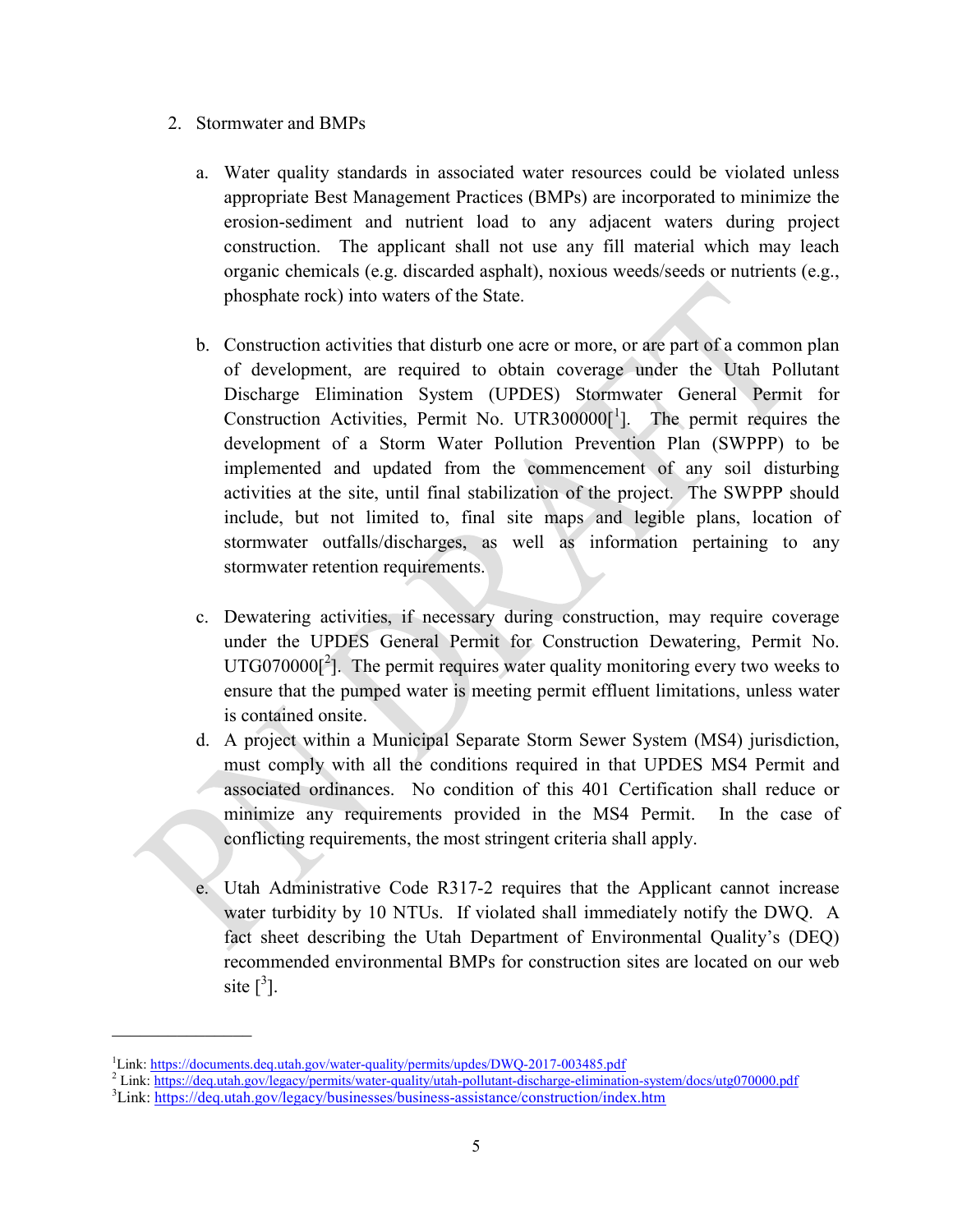- 3. Spills
	- a. Refueling equipment and storage of lubricants and fuels will occur at designated staging areas and in state approved containers. The storage and refueling areas will be at least 500 feet from the edge of the nearest waterbody (including wetlands), at least 200 feet from the nearest private water supply well, and at least 100 feet from the nearest municipal water supply well.
	- b. Utah Annotated Code 19-5-114 requires that any spill or discharge of oil or other substances which may cause pollution to waters of the State, including wetlands, must be immediately reported to the Utah DEQ Spill Hotline at (801) 536-4123, a 24-hour phone number.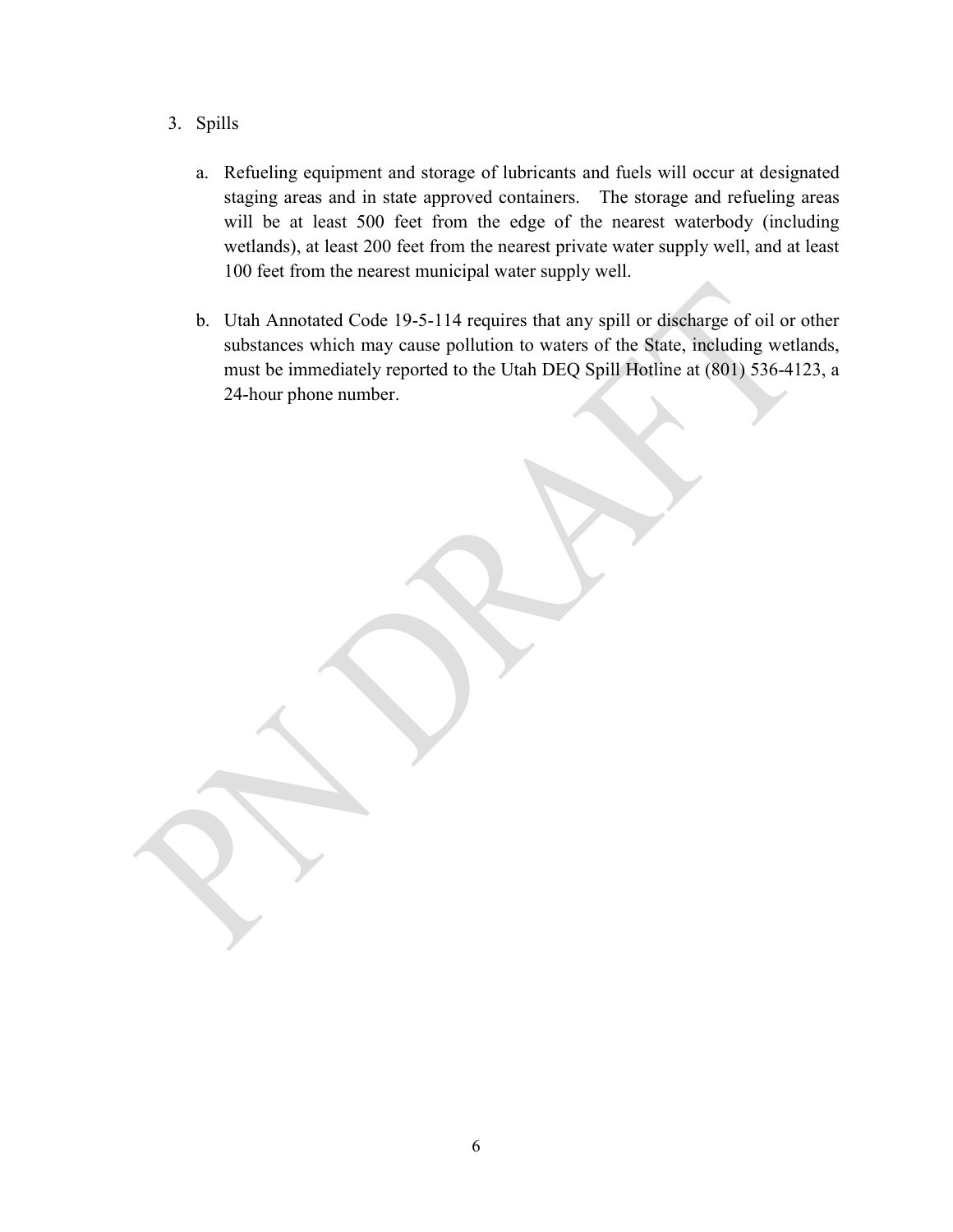#### III. Aquatic Resource Impacts

All Waters of the State of Utah (defined in Administrative Code (UAC) R317-1-1) are protected from pollutant discharges that affect water quality by narrative standards (see UAC R317-2-7.2); broadly, discharges should not become offensive or cause undesirable conditions in human health effects of aquatic life. In addition, some particularly sensitive classes of water are further protected from deleterious effects of specific pollutants by application of numeric criteria to designated (beneficial) uses of that water body. Listed below are the water features within the project area and their associated designated beneficial uses (see UAC R317-2-6):

- A. Impacts to Water Features
	- 1. Fish Lake
		- a. Class 2B: Protected for infrequent primary contact recreation. Also protected for secondary contact recreation where there is a low likelihood of ingestion of water or a low degree of bodily contact with the water. Examples include, but are not limited to, wading, hunting, and fishing.
		- b. Class 3A: Protected for cold water species of game fish and other cold water aquatic life, including the necessary aquatic organisms in their food chain.
		- c. Class 4: Protected for agricultural uses including irrigation of crops and stock watering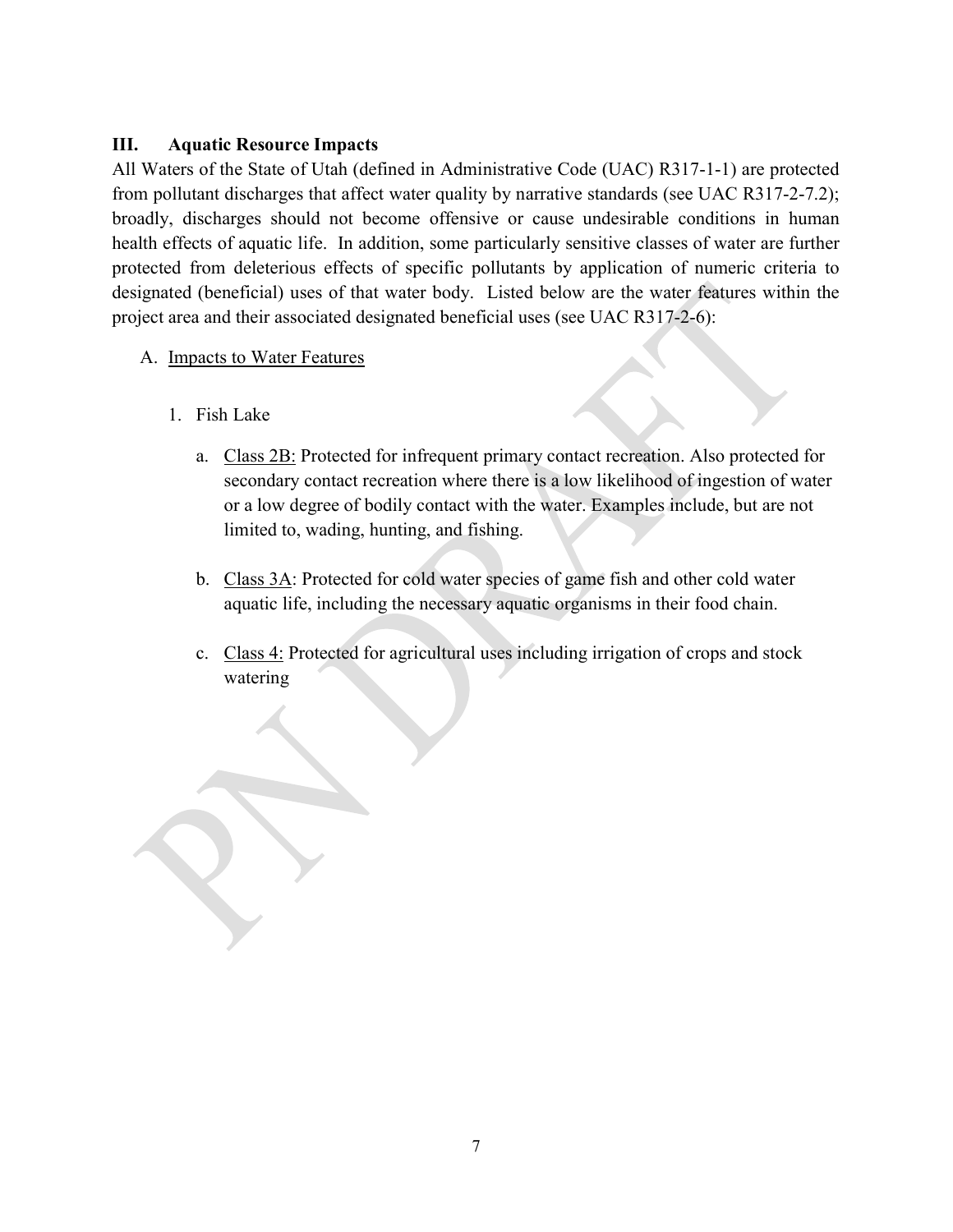### IV. Modifications

- A. Without limiting DWQ's discretion to take other actions in accordance with UAC R317- 15, and, as applicable, 33 USC 1341, DWQ may modify the Certification to add, delete, or modify the conditions in this Certification as necessary and feasible to address:
	- 1. Adverse or potential adverse project effects on water quality of designated beneficial uses that did not exist or were not reasonably apparent when this certification was issued;
	- 2. TMDLs;
	- 3. Changes in Water quality standards;
	- 4. Any failure of Certification conditions to protect water quality or designated uses when the Certification was issued; or
	- 5. Any change in the Project or its operations that will adversely affect water quality of designated beneficial uses when this Certification was issued.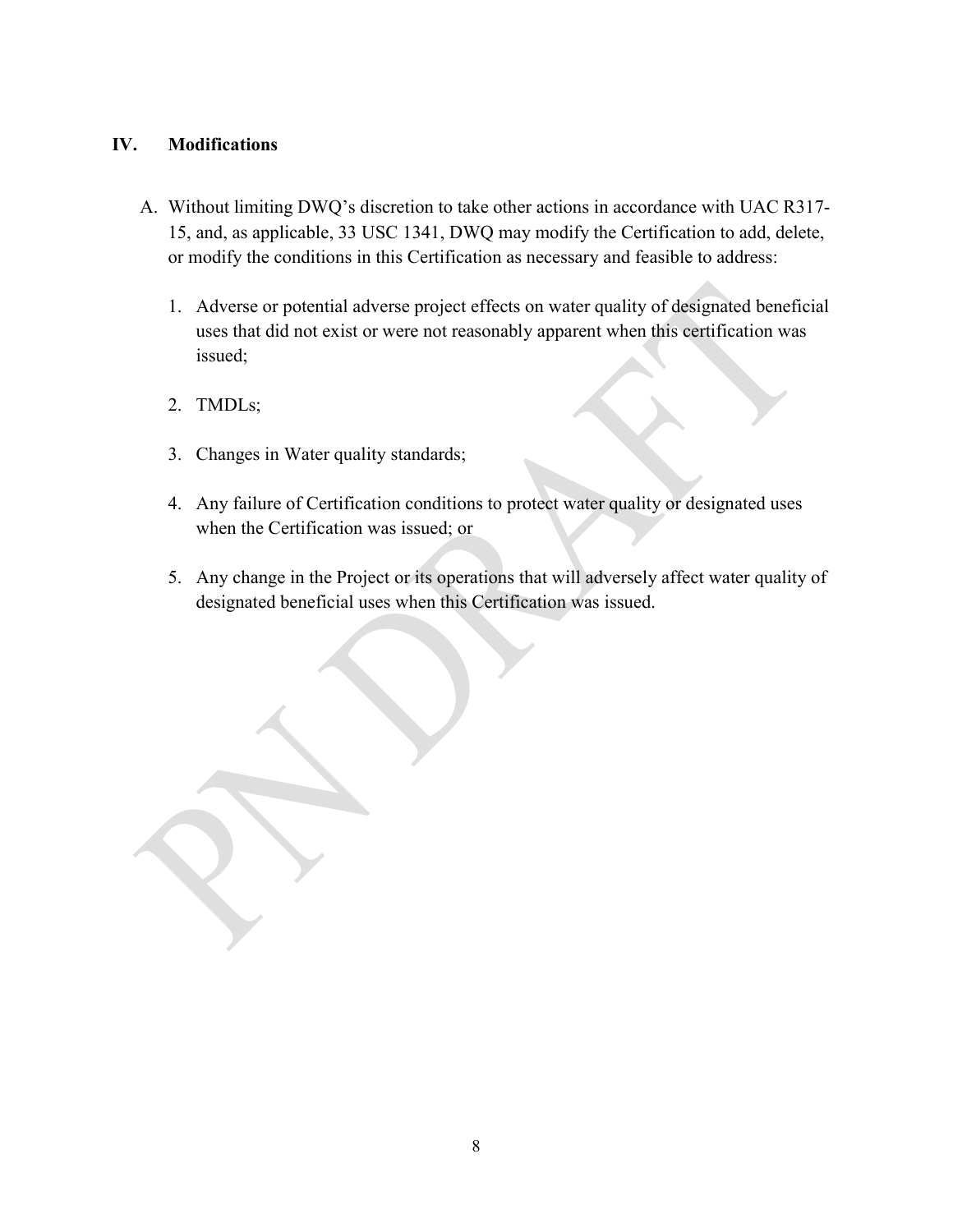### V. Other Information

### A. Fees

1. The legislatively-mandated fee for the 2019 fiscal year is \$100.00/hour, for review and issuance of the  $\S 401$  Water Quality Certification  $[4]$ . A quarterly invoice will be sent once plans have been approved. Your payment is due within 30 days.

## B. Liabilities

 $\mathcal{L}_\text{max}$ 

- 1. Applicant must acquire all necessary easements, access authorizations and permits to ensure they are able to implement the project. This §401 Certification does not convey any property rights or exclusive privileges, nor does it authorize access or injury to private property.
- 2. This §401 Certification does not preclude the applicant's responsibility of complying with all applicable Federal, State or local laws, regulations or ordinances, including water quality standards. Permit coverage does not release the applicant from any liability or penalty, should violations to the permit terms and conditions or Federal or State Laws occur.

<sup>&</sup>lt;sup>4</sup>Link: https://documents.deq.utah.gov/admin/2019-fee-schedule.pdf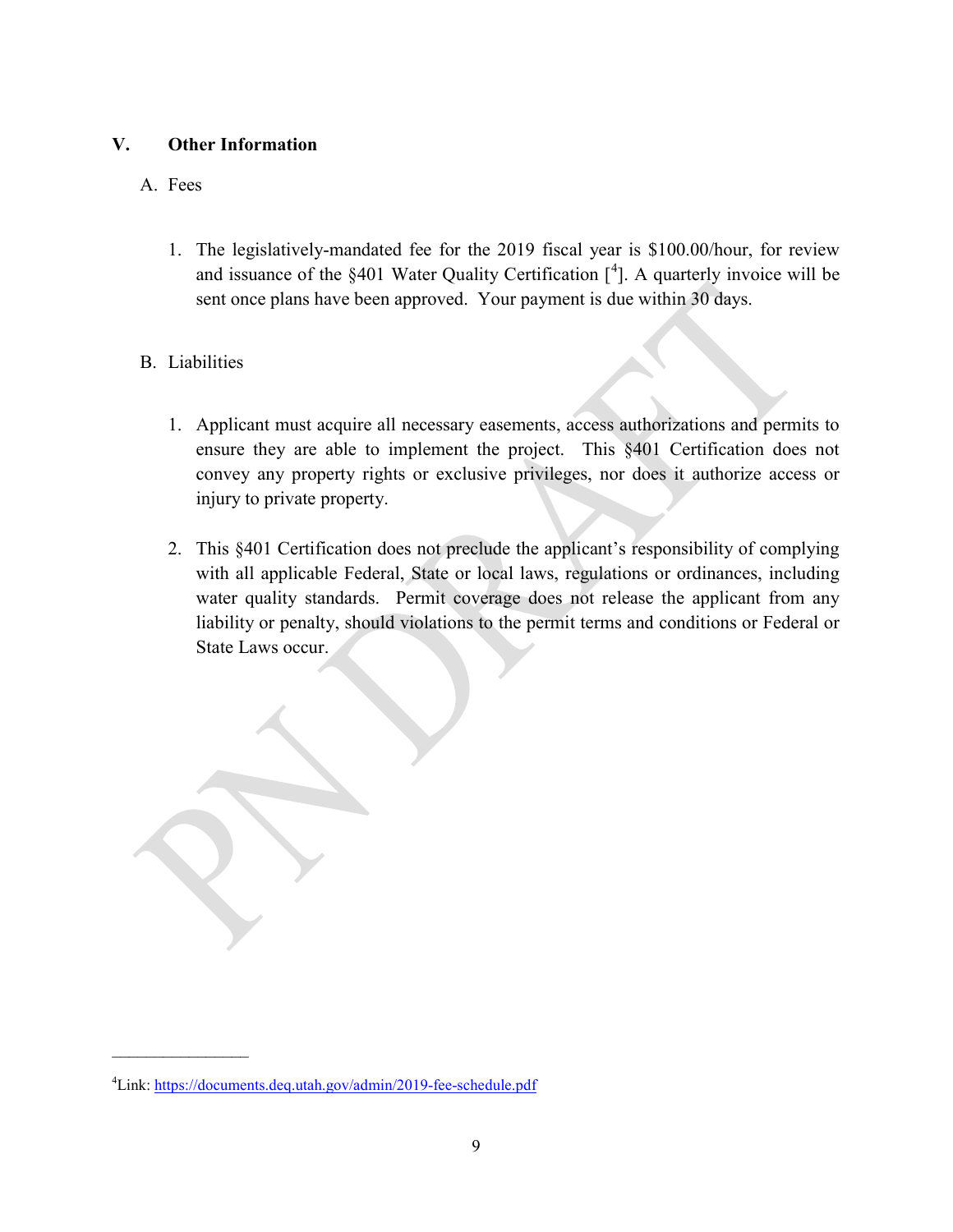## VI. Public Notice and Comments

- A. Public Notice Dates
	- 1. USACE Permit No.
		- a. SPK-1995-50647:
		- b. SPK-2019-00295:
	- 2. Utah DEQ Certification No. DWQ-2019-05001 :
- B. Public Notice Comments/Response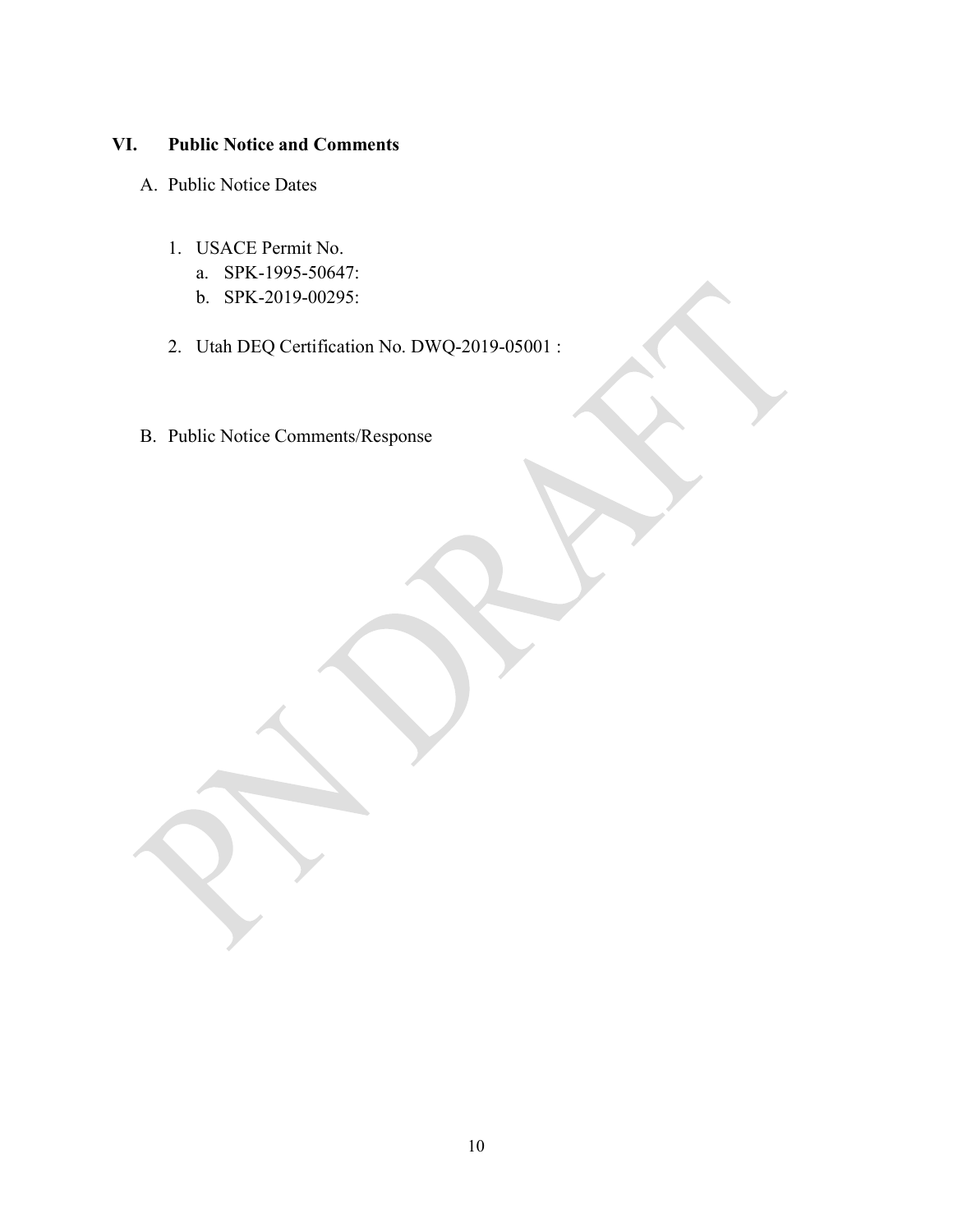# Appendix A: Project Location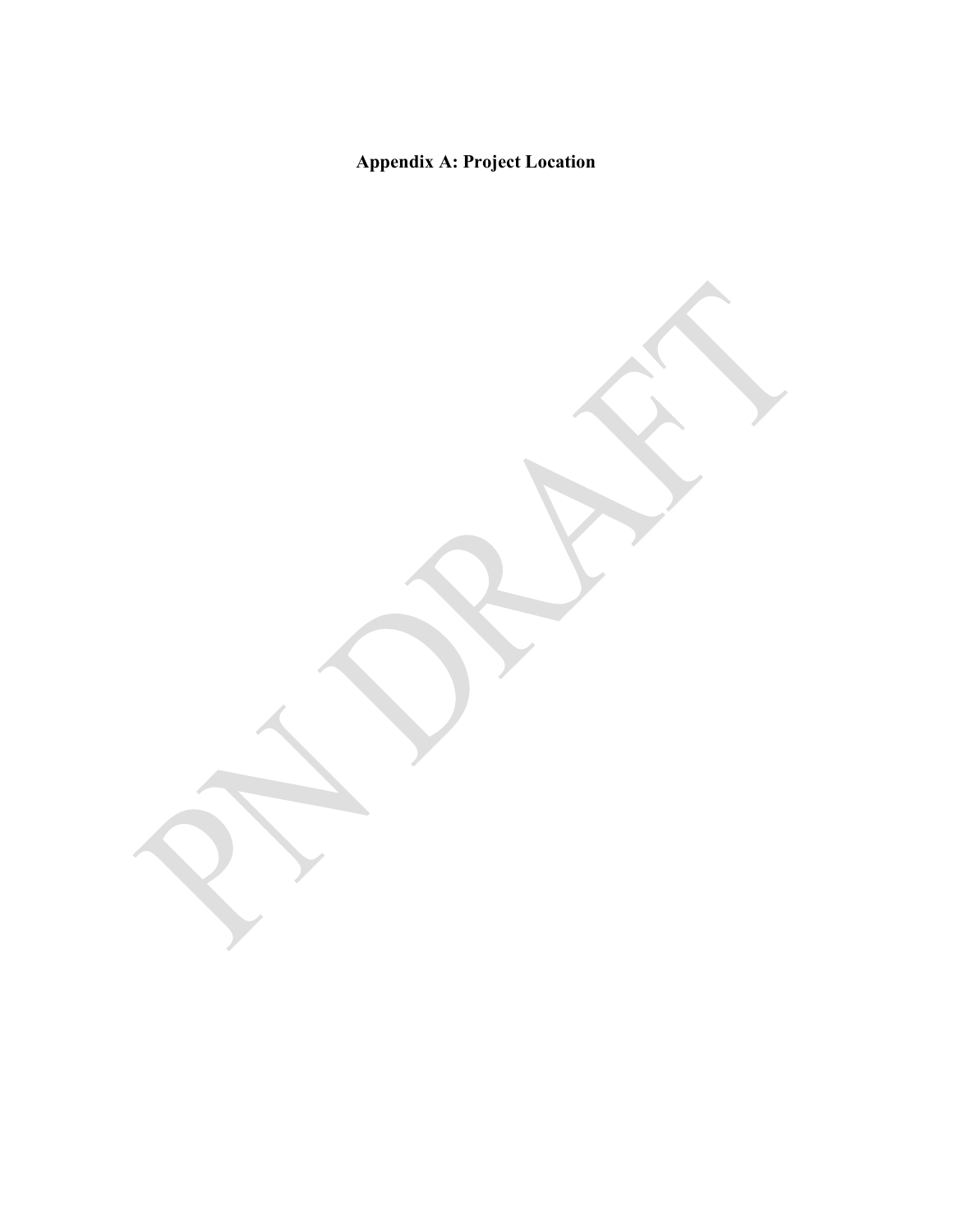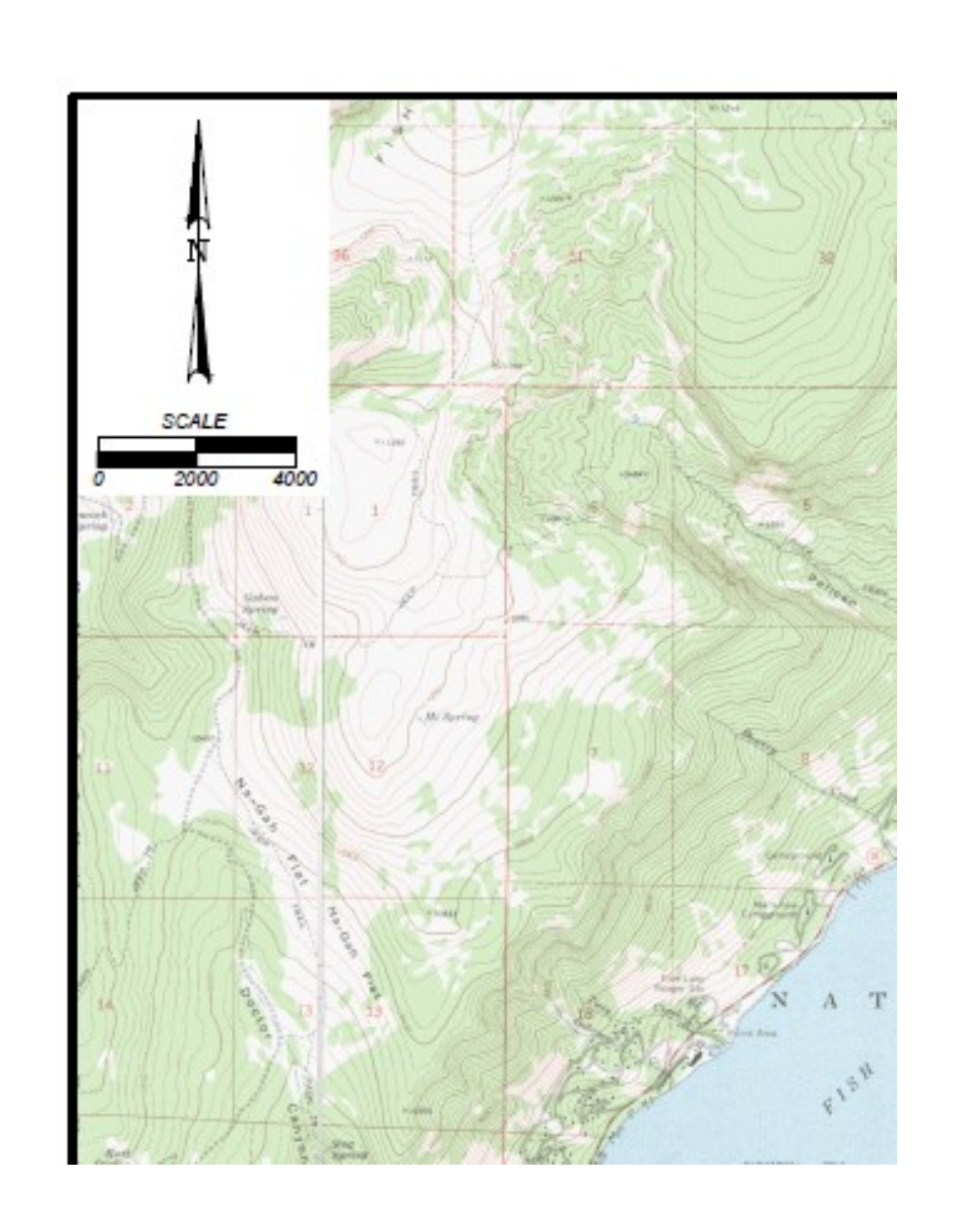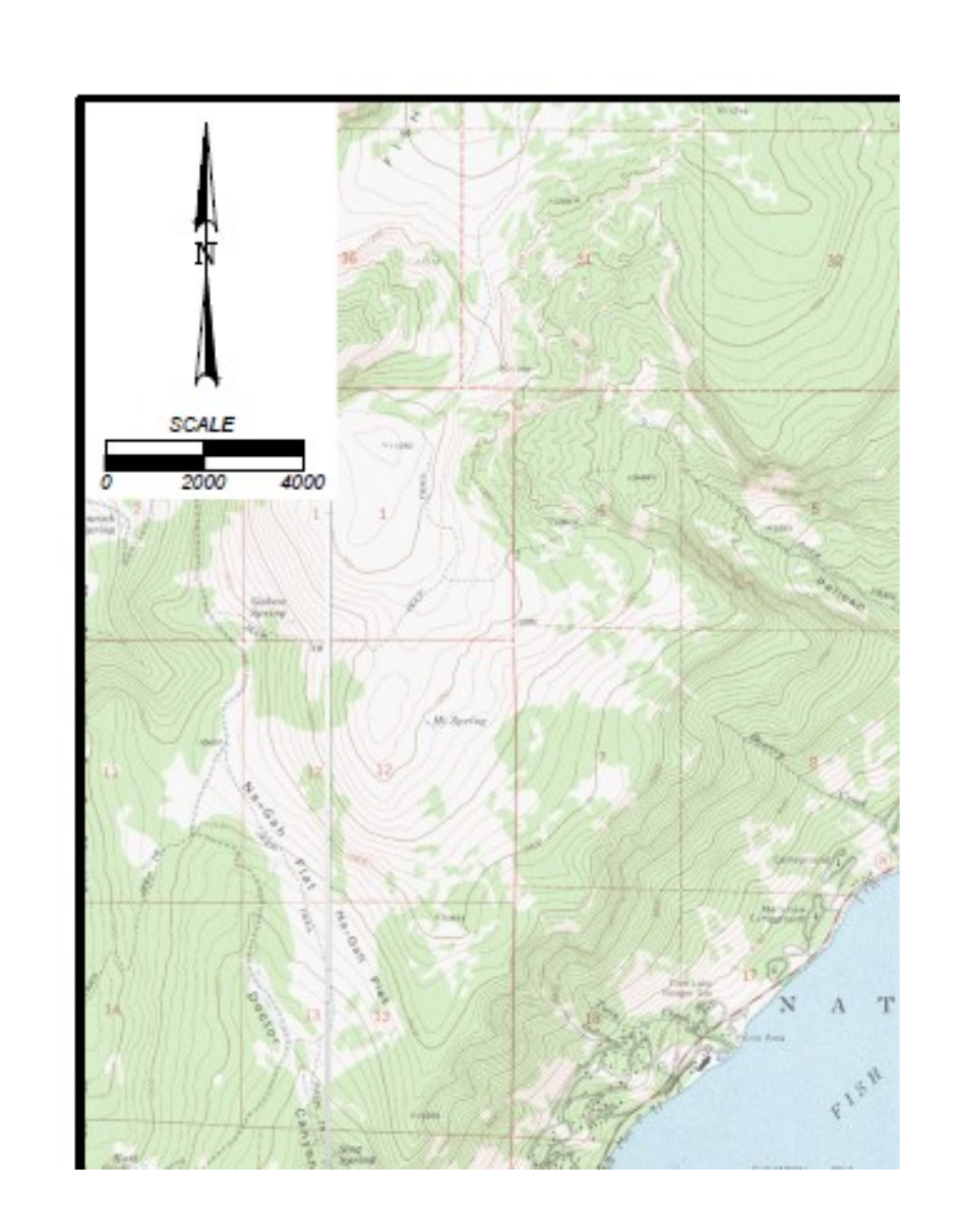Appendix B: Overview of Work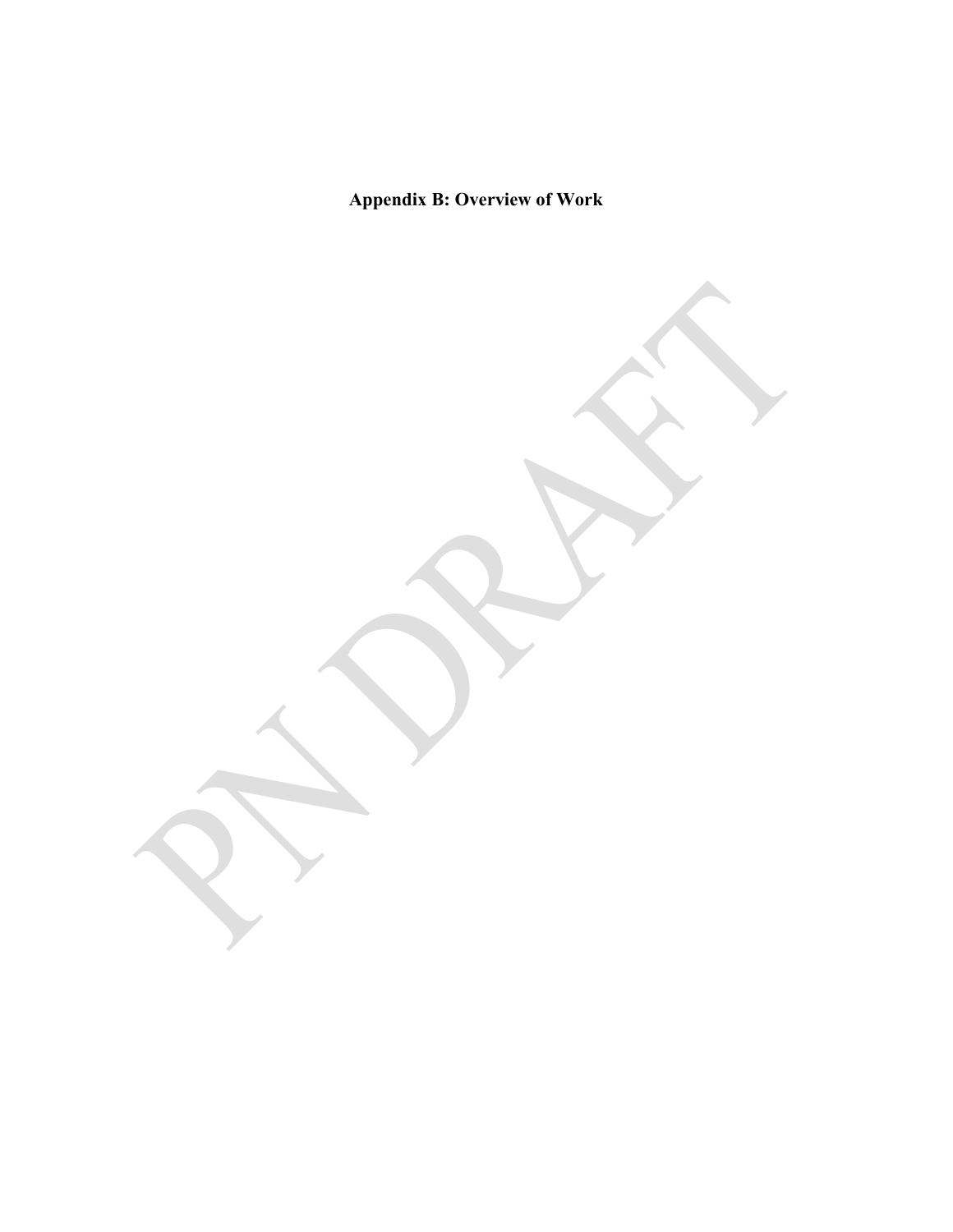